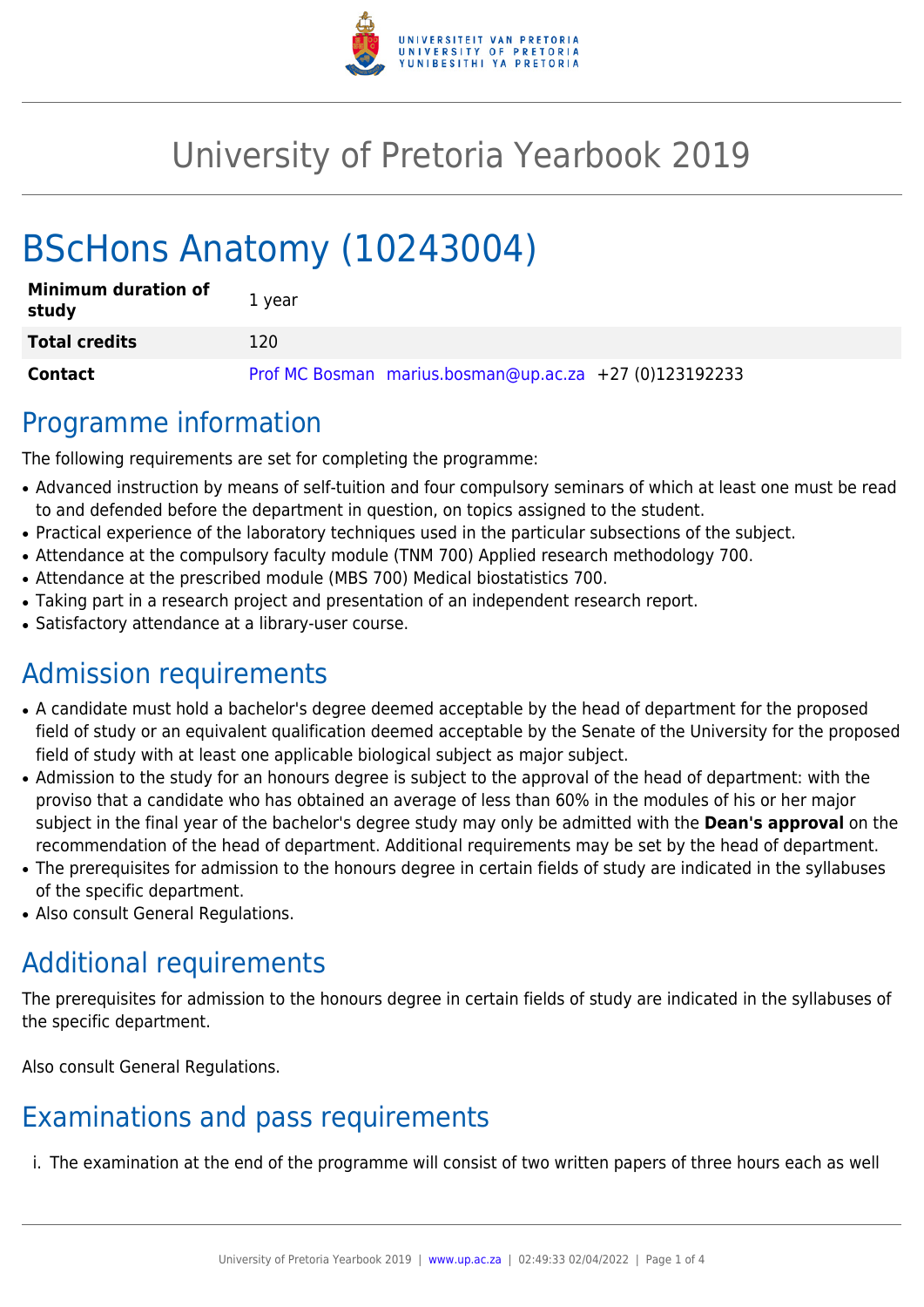

as an oral examination of 30 minutes.

- ii. For the field of specialisation Medical Physics, one examination of three hours is required in each of the theoretical modules. The mark awarded to the practical work will also be taken into account when the final mark is calculated.
- iii. The maximum period for completion of the honours degree, is two years in the case of full-time students and three years in the case of part-time students. In exceptional circumstances, a student may apply, in writing, to the head of department for an extension of the period of study.
- iv. To comply with the pass requirements for the degree, a student must obtain a final mark of at least 50% in each division as indicated, as well as a pass mark of at least 50% for the essay/work assignment (if applicable). The stipulations regarding pass requirements for dissertations in the General Regulations apply mutatis mutandis to essays.

## Pass with distinction

The degree is conferred with distinction on a student who has obtained an average of at least 75% in the examination (written, oral, practical, etc).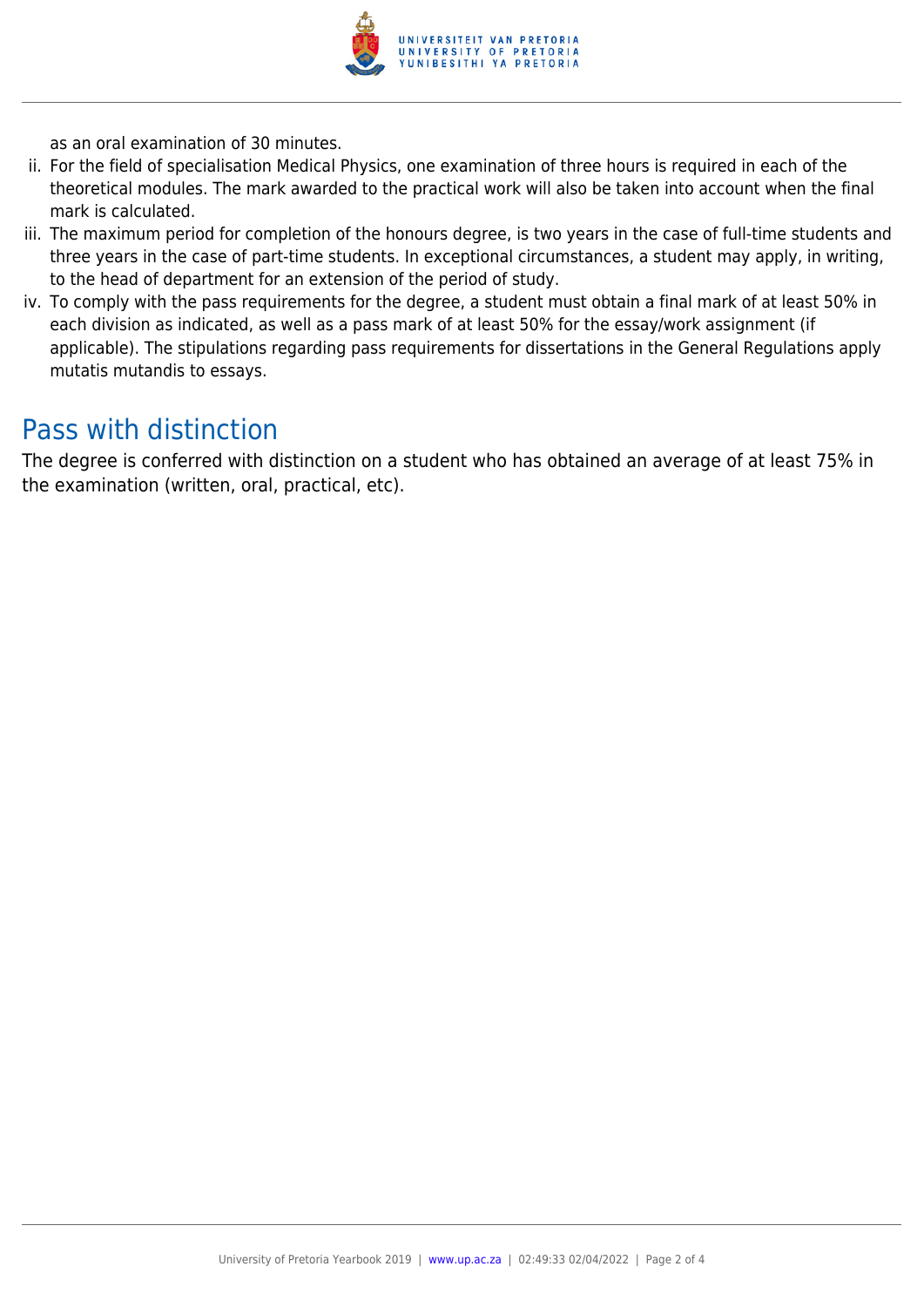

## Curriculum: Final year

**Minimum credits: 124**

## **Core modules**

## **Human osteology 122 (ANA 122)**

| <b>Module credits</b>         | 4.00                                         |
|-------------------------------|----------------------------------------------|
| <b>Service modules</b>        | Faculty of Natural and Agricultural Sciences |
| <b>Prerequisites</b>          | Only for BSc Medical Sciences students.      |
| <b>Contact time</b>           | 1 lecture per week, 1 practical per week     |
| <b>Language of tuition</b>    | Module is presented in English               |
| <b>Department</b>             | Anatomy                                      |
| <b>Period of presentation</b> | Semester 2                                   |

#### **Module content**

Introduction to osteology, bone function and classification, humerus, radius, ulna, femur, tibia, fibula, clavicle, scapula, ribs, sternum, vertebrae, pelvis, hand and foot bones, sesamoid bones, skull, mandible, joints.

## **Anatomy 700 (ANA 700)**

| 100.00                                                                 |
|------------------------------------------------------------------------|
| No prerequisites.                                                      |
| 1 discussion class per week, 1 lecture per week, 2 practicals per week |
| Module is presented in English                                         |
| Anatomy                                                                |
| Year                                                                   |
|                                                                        |

### **Module content**

A complete synopsis of all anatomy modules at postgraduate level is published in the study guide for postgraduate anatomy courses, which is available on request from the Department of Anatomy. This module includes 30 research credits.

### **Medical biostatics 700 (MBS 700)**

| <b>Module credits</b>         | 20.00                          |
|-------------------------------|--------------------------------|
| <b>Contact time</b>           | 1 lecture per week             |
| Language of tuition           | Module is presented in English |
| <b>Department</b>             | <b>Statistics</b>              |
| <b>Period of presentation</b> | Semester 1                     |